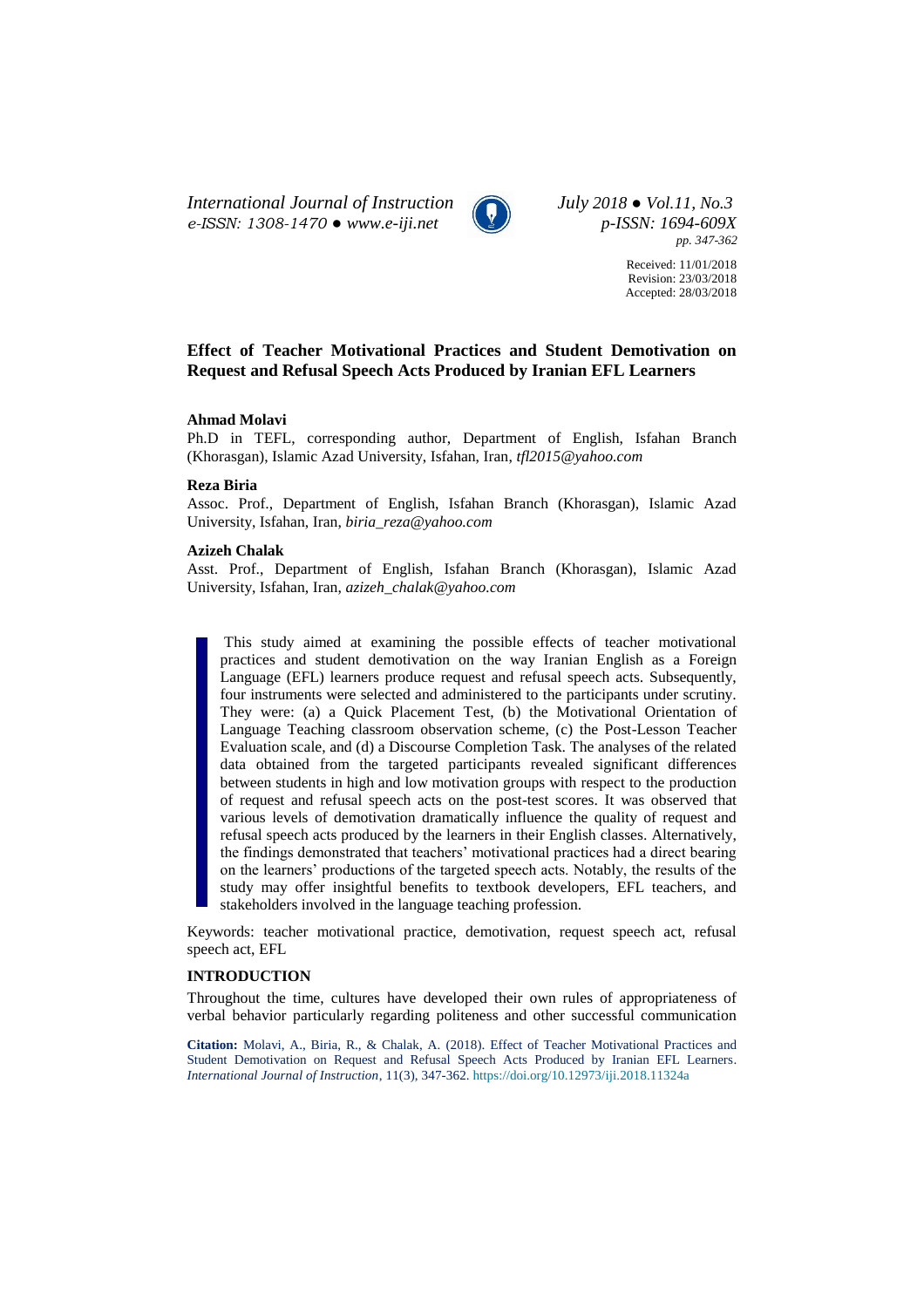devices. Members of every culture tend to interpret communications based on their own pragmatics and sociolinguistic parameters. Therefore, when a cross-cultural communication takes place, people from different cultures decode behavior or utterances according to such rules, and when facing controversies they might miss the key points, interpret such language as inappropriate and consequently, lead to communication breakdowns. In addition, the stereotypical labeling of non-native speakers as rude, insensitive, or inept is possible (Eslami-Rasekh, 2005). As Memarian (2012) mentions having the knowledge of pragmatics differences among cultures and knowing appropriate ways of production of request and refusal speech acts in other languages may help minimize the negative effects regarding unintentional rudeness and maximize the quality of the communication.

Speech act theory is the study of how language is used and the effects of language use upon hearers. The emphasis is not only what is spoken but also the consideration of the performative utterance in what it does and its resulting effects (Austin 1975:6-7). Speech act theory addresses how we use speech (locutionary act), the performance of an act in saying something (illocutionary act), and the consequential effect or intended result of saying something (perlocutionary act) (Austin 1975, pp. 98-103). Communication in both first language (L1) and second language (L2) entails the appropriate use of speech acts, and failure to do so can result in numerous difficulties. As White (1993) notes, 'attempts at being polite can come unstuck through unwitting violation of speech act rules, so that although an utterance is grammatically well formed, it may be functionally confusing or contextually inappropriate' (p. 193).

The theory of speech act (Searl, 1969) and politeness (Leech, 1983, p. 66) are the two fields of pragmatics affecting second language acquisition. Wolfson (1983) notes that 'sociolinguistic rules are subject to considerable variation with respect to region and status' (1983, p. 66). Therefore, communities have linguistic formulas to pinpoint politeness of their members as it is important to keep the harmony in the community. However, second language learners, not familiar with such rules, may have difficulty adjusting (Wolfson, 1983).

As Jalilifar (2009) mentions, requests have become more popular in the last decades in the field of research. Koike (1989) believes that 'speech act of requests are particularly important to beginning L2 learners since most of their future interaction with native speakers of L2, if there is any at all, will probably take place in the form of requests' (p. 280).

Refusal on the other hand is a type of speech act that is projected as a response to another individual's request, invitation, offer or suggestion which means it is not speaker initiative (Hassani, Mardani, & Hossein, 2011). Since refusal is a speech act potentially including a level of rudeness and discourtesy, performing inappropriate refusal strategies may harm the relationship between interlocutors. Thus, proper perception of refusals requires a certain degree of cultural awareness (Hassani, Mardani, & Hossein, 2011). Reviewing the available literature on teacher motivational practice in the Iranian context highlights some important points which deserve further attention. In the majority of cases, teacher motivational practice has been conceptualized as a stable and constant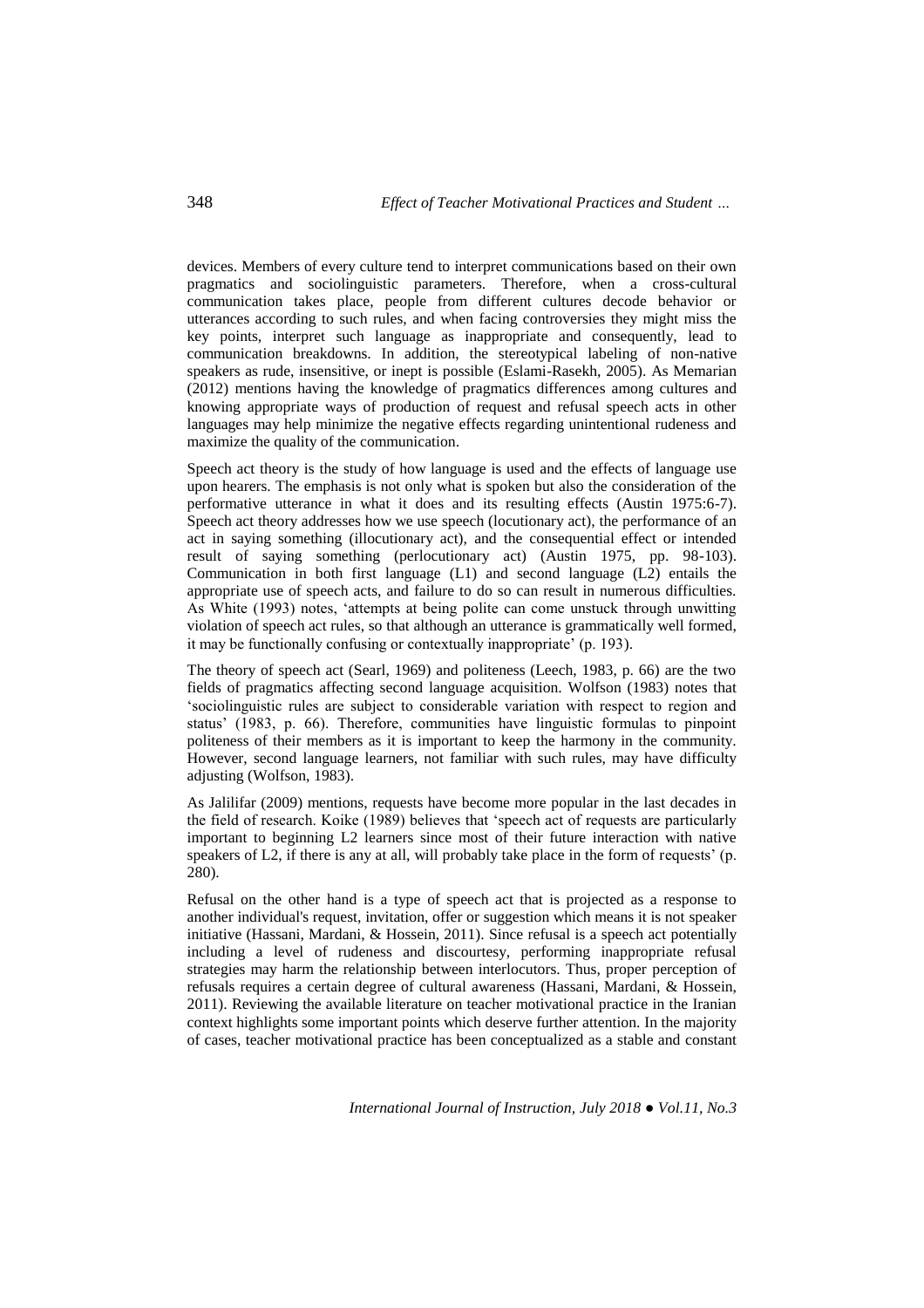construct which could be objectively observed, evaluated, and measured (e.g., Hein, 2012; Mehrpour et al., 2016; Alemi and Khanlarzadeh, 2017, and MashhadiHeidar et al., 2017).

Despite the significant contribution of the research which has been reviewed to the understanding of the role of EFL teachers' motivational strategies and student demotivation, the evidence provided seems to be scant and limited to a few aforementioned contexts, it seems that all of these studies have only been based on the perceived, not actual use and effectiveness motivational strategies. Furhtermore as English is considered a foriegn language in Iran and Iranian EFL learners seem to be reluctant in the production of speech acts and as no studies could be found to be focused on the relationship between Iranian EFL learners' motivation and speech acts production, the researchers considered it as an area of research which needed to be elaborated more deeply. Furthermore teacher motivational practice vs. Students' demotivation seem influential on the improvement of Iranian EFL learners' request and refusal speech acts production. Consequently, stronger evidence is required to shed light on the nature and role of teachers' motivational practice and student demotivation on improving Iranian EFL learners' request and refusal speech acts production in instructed second language acquisition. Following Guilloteaux and Dörnyei (2008), the objective of the study was to investigate the relationship between L2 teachers' motivational practice vs. student demotivation and EFL learners' production of request and refusal speech acts. So, the following research questions were formulated to achieve the objectives of the study:

Q1. Does teacher motivational practice influence Iranian EFL learners' production of request speech acts?

Q2. To what extent does teacher motivational practice influence Iranian EFL learners' production of refusal speech acts?

Q3. What is the relationship between student demotivation and Iranian EFL Learners production of request and refusal speech acts?

# **LITERATURE REVIEW**

Considering the importance of the role of motivational factors on the realization and production of speech acts, different researchers have studied the point from different angles. Hein (2012) tried to bring together insights from research on teacher motivational behavior related with student's motivation and learning in physical education. Teacher behavior is analyzed in terms of two independent behavior dimensions called teacher interpersonal behavior and teaching styles (methods). The analysis is based on self-determination theory. More specifically, the effect of the autonomy supportive and controlling teacher on student's motivation and learning outcome in physical education context are discussed. Papi and Abdollahzadeh (2012) replicated the study done by Guillautaux and Dornyei and gained similar conclusions but added the need to focus more studies on motivation in tertiary settings due to the unique context of those settings. Melekoğlu and Wilkerson (2013) examined whether reading motivation of struggling readers with and without disabilities significantly changed after an eighteen week period of reading instruction in two elementary schools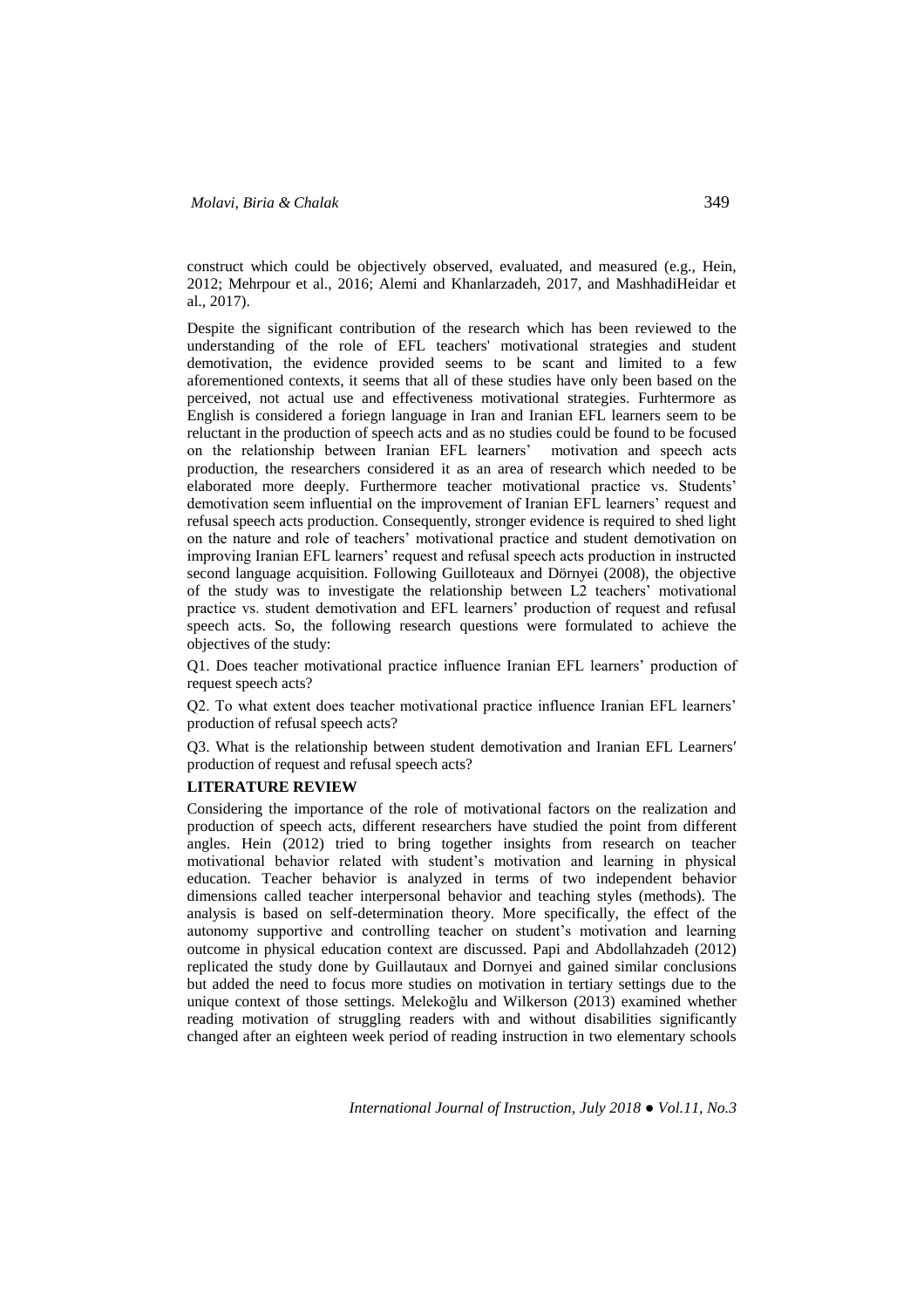and one high school in a Midwest state of the United States of America (USA). Struggling readers with and without disabilities between grades four and twelve who were exposed to a structured, research-based reading program for students with reading difficulties at local elementary and high schools were the target of this study. Results of the study showed significant improvement in motivation for adolescents without disabilities while motivation scores declined for students with disabilities. The study also summarized some evidence-based methods that teachers can utilize to improve reading motivation of upper elementary and high school students.

Mehrpour et al. (2016) were interested to see whether pragmatic transfer of refusals among three languages spoken by the same person occurs from L1 and L2 to L3, L1 to L2 and then to L3 or from L1 and L1 (if there are more than one L1) to L2. This study aimed to investigate the production of refusals in three languages and to specify the impact of linguistic knowledge on pragmatic transfer of refusals. Results depicted that pragmatic transfer exists in choice and content of semantic formulae. It was also found that the sociocultural norms of English, Farsi, and Kurdish languages differ with respects to the refusal speech act and that individuals' social power and relative distance play a critical role in performing such a speech act. their research suggests that, in spite of the norm differences existing among these languages, transfer of refusals mostly occurs from Kurdish as L1but not from L2 (Farsi) to L3 (English).

ElahiShirvan and Taherian (2016) also investigated the dynamic factors influencing willingness to communicate (WTC) in an English as a foreign language (EFL) classroom in Iran at a private institute, over the period of one semester, from an ecological perspective. Six students (2 males and 4 females) participated in their study allowing intensive, individual-level microanalysis. Data were collected through semistructured interviews, classroom observations, and learning journals. Qualitative content analysis was applied to the data through reading, coding and revising the codes which were later analyzed by MAXQDA in light of Bronfenbrenner's ( 1993) nested ecosystems model as an analytical framework. Six WTC factors within the microsystem of classroom ecology were recognized: cognitive factors, linguistic factors, and affective factors. In addition, factors at the meso-, exo-, and macrosystem and their effect on classroom WTC were explained. Study results shed light on an ecological understanding of the dynamics of Iranian EFL students' WTC in language classrooms.

Alemi and Khanlarzadeh (2017) aimed to investigate the native and non-native EFL teachers' rating scores and criteria regarding the speech act of request. To this end, 50 American ESL teachers and 50 Iranian EFL teachers participated to rate the EFL learners' responses to video-prompted Discourse Completion Tests (DCTs) regarding the speech act of request. The result proved that there are significant differences between native and non-native EFL teachers' rating pattern. The results of this study also emphasized on importance of sociopragmatic and pragmalinguistic features in native and non-native teachers' pragmatic rating, which can have several implications for L2 teachers, learners, and material developers.

Mahmud (2017) focused on two English classes which employed classroom presentations as the learning strategy. To collect data, the researcher recorded the classroom presentations of the two classes. Twelve recordings from twelve groups of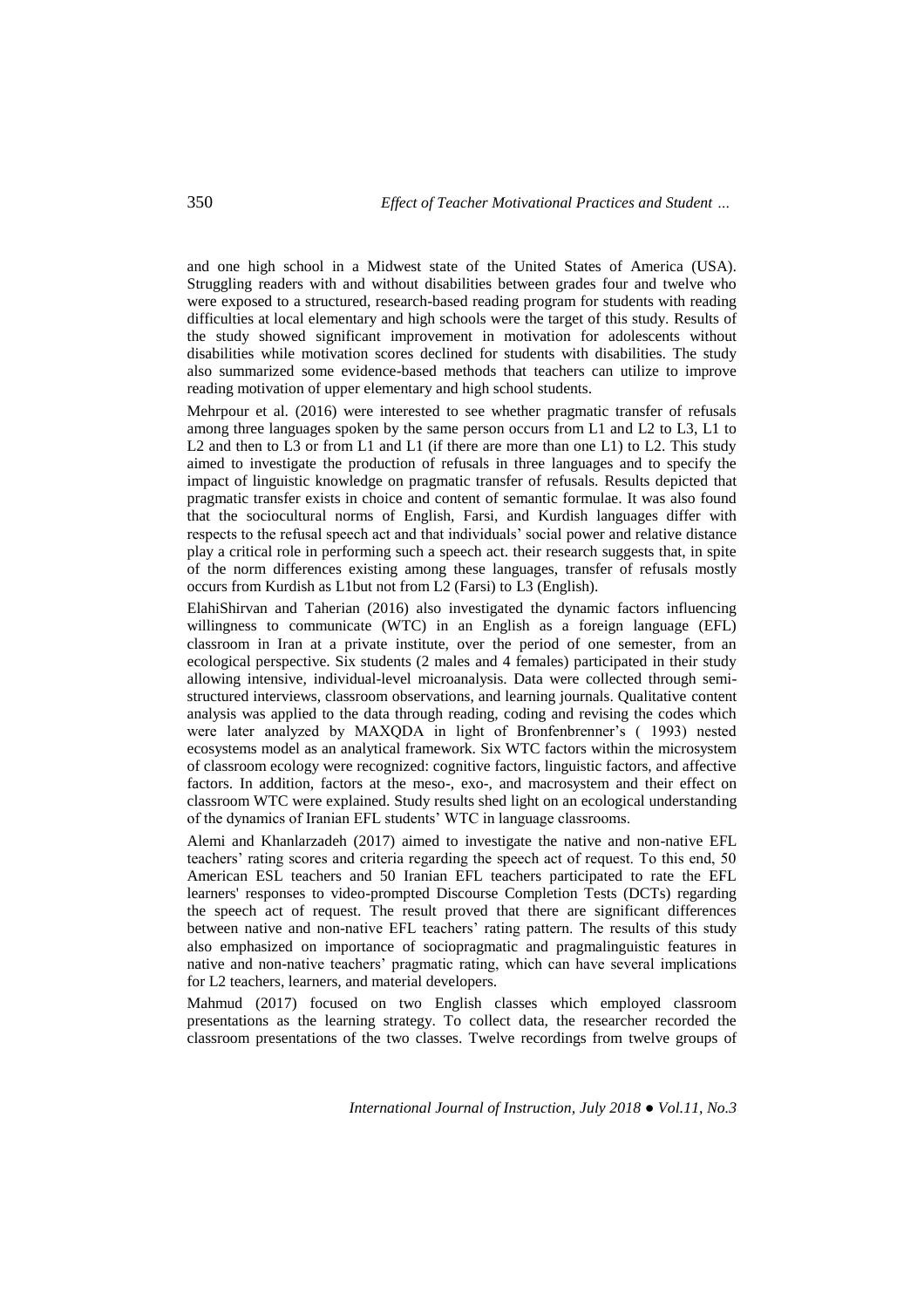students were obtained, transcribed, and analyzed using discourse analysis approach. The communicative styles used by the students were discussed based on the communication strategies of Dörnyei and Scott (1997) and the students' talk was analyzed based on Brown's FLINT system (2000). Results revealed that the participants employed various styles to communicate in the classroom presentations. Their communicative styles can be in the form of speech acts, discourse markers, language choices, address terms, and the inclusion of regional terms derived from the Bugis-Makassar language such as the pronoun - ko and softeners -mi and -ji. Findings of this study are relevant in the development of English language teaching, particularly in effort to create effective classroom interaction.

Deveci and Hmida (2017) investigated how the request speech act set is realized by both native speakers of English and Arab university students in an English-medium university in the UAE, as well as whether or not instruction in formal email writing improves students' pragmatic competence. Data were collected using a DCT that required the participants to write an email to their professors requesting feedback. Results revealed that there were some significant differences between the data sets from native speakers of English and Arab learners of English in terms of discourse structure, strategy type, and modifiers employed.

MashhadiHeidar et al. (2017) tried to examine how the social factors influence Iranian teachers' motivation towards English as an international language. To this end, a questionnaire was used as a research instrument. It was administered to 100 Iranian teachers of Islamic Azad University, Qaemshahr, Iran. The research indicates that, concerning the notion of English as an international language, participants held different motivation towards different issues of social factors relating to English language learning.The study findings showed that social factors can influence Iranian Teachers' motivation toward English language learning.

The purpose of a study done by Kakar and Pathan (2017) was to investigate motivational strategies which EFL teachers employ to motivate students in learning English language and to determine the significant difference if any across male and female teachers in practicing motivational strategies in an EFL classroom. The findings of the present study have implications on effective English language teaching and enhancing teachers' experience and knowledge in order to motivate EFL learners by using different motivational strategies in learning English in context of Pakistan.

Li and Zhou (2017) investigated the relationship between demotivation and academic fields among Chinese EFL learners. To this end, a 33-item self-made questionnaire was administered to 128 Chinese tertiary EFL students. The collected data were processed by means of both descriptive and inferential analysis. The results identified eight salient demotivators: Teaching Contents and Teaching Process, Teacher-related Factors, Classroom Learning Environment and Facilities, Deficient English Learning Abilities, Lack of Intrinsic Interest, Undesired Influences of Important Others, Textbooks and Teaching Materials, and Lack of Effective Learning Strategies. The findings of this study would be implicative for helping English teachers reduce the negative effect of demotivation in college English class in China and beyond.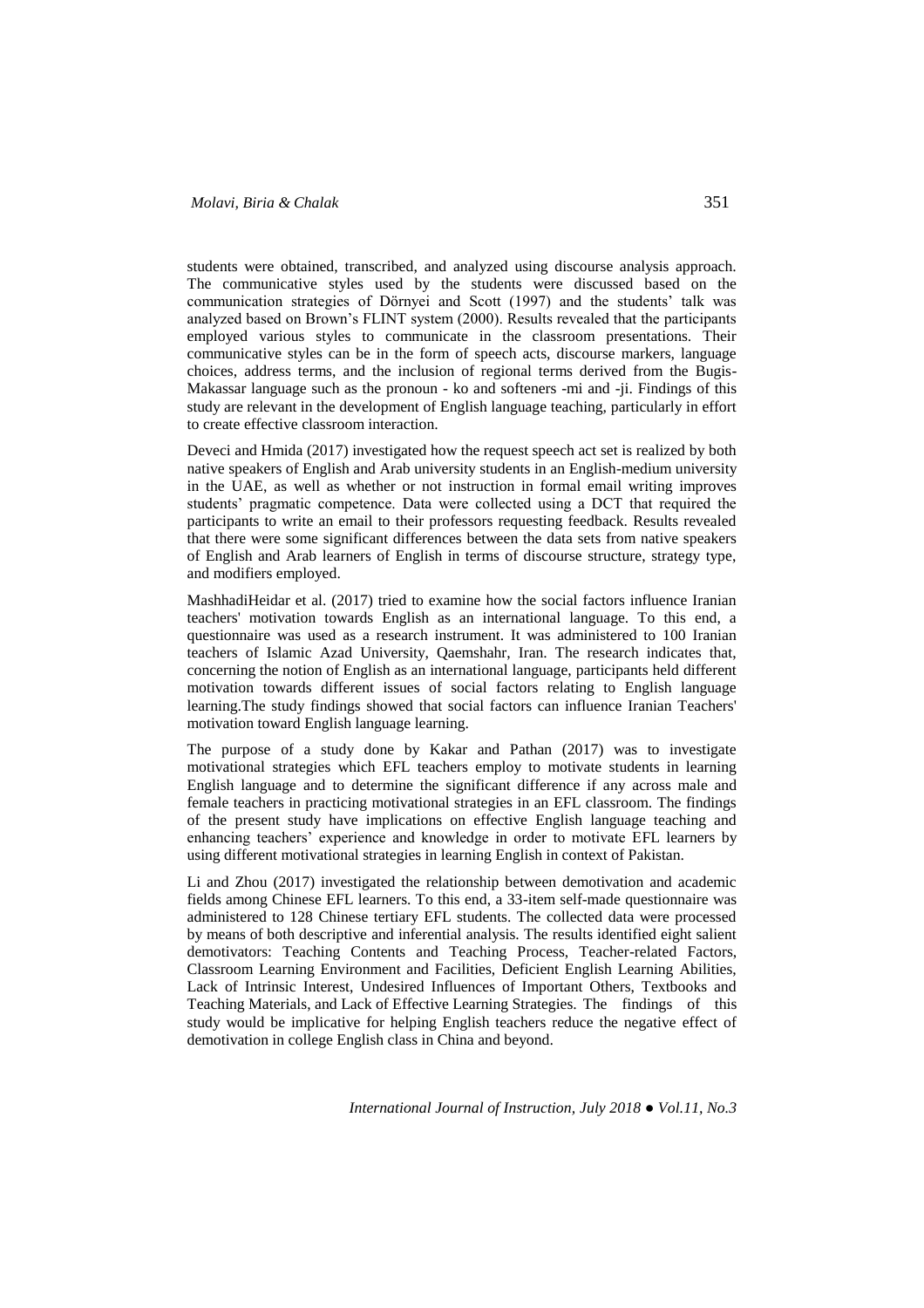Using questionnaires and group interviews, in a mixed-method design Salikin et al. (2017) investigated the Indonesian EFL learners' motivation in reading activity based on Deci and Ryans' theory of motivation including intrinsic and extrinsic. The subject of the study involved 42 freshmen students of English department, the faculty of humanities at Jember University in the academic year 2015-2016. Results unrevealed that both intrinsic and extrinsic motivations have significant contribution in motivating the learners to read the English text. The intrinsic motivation played the important role in students' reading activities. Besides, the extrinsic motivation found the teacher's role as the learners' motivator in reading the English text through their method implemented in the reading class. The researchers hope this research expectedly can help further researchers in doing observations related to motivation of Indonesian EFL learners.

Rastegari, and Narafshan (2017) focused on the impact of extensive and repeated listening strategies on EFL learners' motivation at Baft English language institutes. It was a quantitative experimental study in nature. In order to see the impact of repeated and extensive listening strategies on EFL learners' motivation, a questionnaire was used which was designed based on the questionnaires of Salimi, 2000; Dornyei, 2002 ; and Csizar and Dornyei ,2005. The results showed that implementing repeated listening strategy, but not extensive listening strategy has the potentiality of increasing EFL learners' motivation. This study has used empirical findings to show that repeated listening strategy has positive effect on increasing motivation of EFL learners and decreasing their anxiety.

Wu and Lee (2017) studied students' views of the graduation policy in three universities where students are asked to take the General English Proficiency Test (GEPT) prior to graduation. Structural equation modeling was employed to find the best fitting model that illustrates the complex interrelationships among test performance, students' perceptions of the requirement, test value, test anxiety, and learning motivation. The findings revealed that university students, regardless of English proficiency, generally hold a positive attitude towards the English graduation benchmark policy. Results also showed that the Intermediate group shows more positive attitudes towards the graduation requirement than the High-Intermediate group. The findings contribute to our understanding of university students as the major stakeholders who defined the context of test use. Regarding refusal strategies, Qadoury (2011) dealt with pragmatic transfer of Iraqi EFL learners' refusal strategies compared with Iraqi native speakers of Arabic and American native speakers of English. The DCT consisted of 12 situations including requests, offers, suggestions, and invitations with higher, equal, and lower status interlocutors. Data analyzed according to frequency types of refusal strategies and interlocutor's social status. Findings reveal that the frequency of use of refusals by Iraqi EFL learners is different from that of Americans, however they share some similarities. Iraqi EFL learners prefer to express refusals with caution by using more statements of reason, regret, wish and refusal adjuncts in their responses than Americans. Americans are more sensitive to their interlocutor's higher and equal status, whereas Iraqi EFL 100 learners to lower status.Evidences proved the existence of little difference between IEFL males and females in refusal frequency and refusal adjuncts.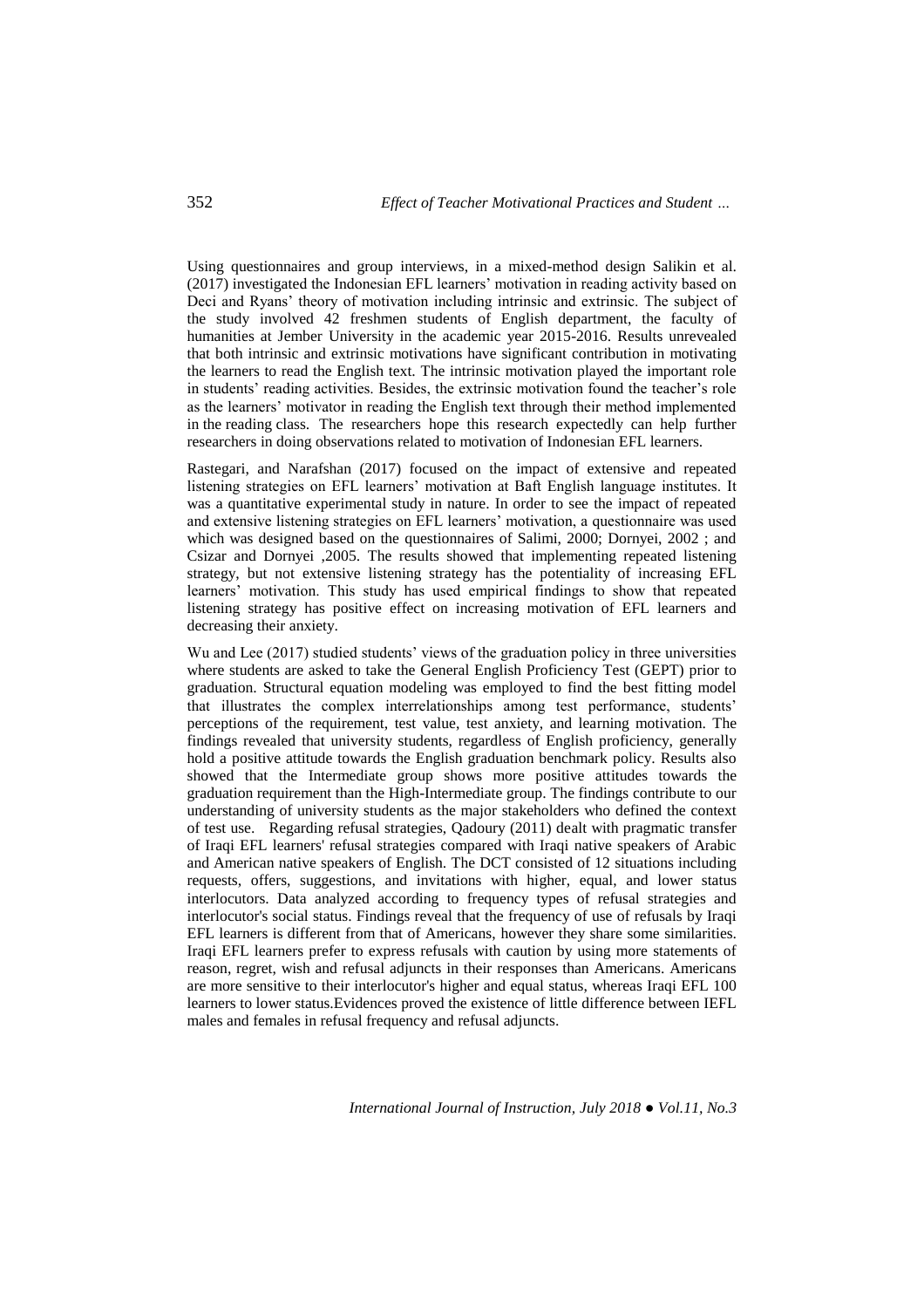Kuhi and Jadidi (2012) attempted to investigate Iranian EFL learners' perception and production of politeness in three basic speech acts: request, refusal, and apology. The participants involved 63 MA Foreign language students. A multiple-choice Discourse Completion Test (DCT) and a politeness rating questionnaire were used to generate participant's data. The data analysis revealed that the participants had enough knowledge about speech act and politeness strategies. In requesting, they mainly relied on indirect strategies; similarly, in refusing, they had a tendency towards using indirect strategies more than direct ones; but in apologizing they acted more directly. Gender as a cultural variable had effect on face saving strategies, and based on Brown & Levinson's politeness theory, Iranian EFL learners in this study mainly resorted to negative politeness.

In a quasi-experimental study, TamimiSa'd and Gholami (2017) investigated the effect of instructional intervention in teaching polite refusal strategies explicitly on Iranian EFL learners' performance of the speech act of refusing. The participants, consisting of 24 male elementary EFL learners aged 12-18, responded to a discourse completion task (DCT) prior to and after they had been provided with explicit instruction concerning the polite performance of refusals in English. Results showed a high level of appropriacy in the semantic content of refusal utterances compared to their responses in the pretest.In conclusion, the study revealed the positive effects of instructional intervention on the development of the pragmatic competence of learners with low linguistic proficiency levels. It is worth to mention here that all the studies mentioned above have investigated the influence of teacher motivational practice and student demotivation on different skills of second/foreign language learning, but what seems untouched is its impact on the production of request and refusal strategies, especially in the context of Iran.

And finally using a pretest and posttest control group quasiexperimental design in a recent study Veysel (2018) investigated the effects of using geometric functions approach on 9th grade students' motivation levels toward mathematics in functions unit. Participants of this study were 87 students who were ongoing in the first year of high school in Turkey. In the experimental group I, geometric functions approach and dynamic mathematics software which supported the mathematics teaching were used. dynamic mathematics software which supported the mathematics teaching was used in the experimental group II,. as the teaching method in the control group, traditional mathematics teaching method was used. The data of this study were collected using Students' Motivation toward Mathematics Learning questionnaire (SMTML). Before the experimental process, there was no statistically significant difference between students' motivation levels toward mathematics. After the experimental process, there was not a significant difference between experimental group I, experimental group II and control groups except for achievement goal dimension post-test scores. There was a statistically significant difference between groups in achievement goal dimension. Results revealed that using geometric functions approach in the learning process of function concept had a significant effect on students' achievement goal motivation.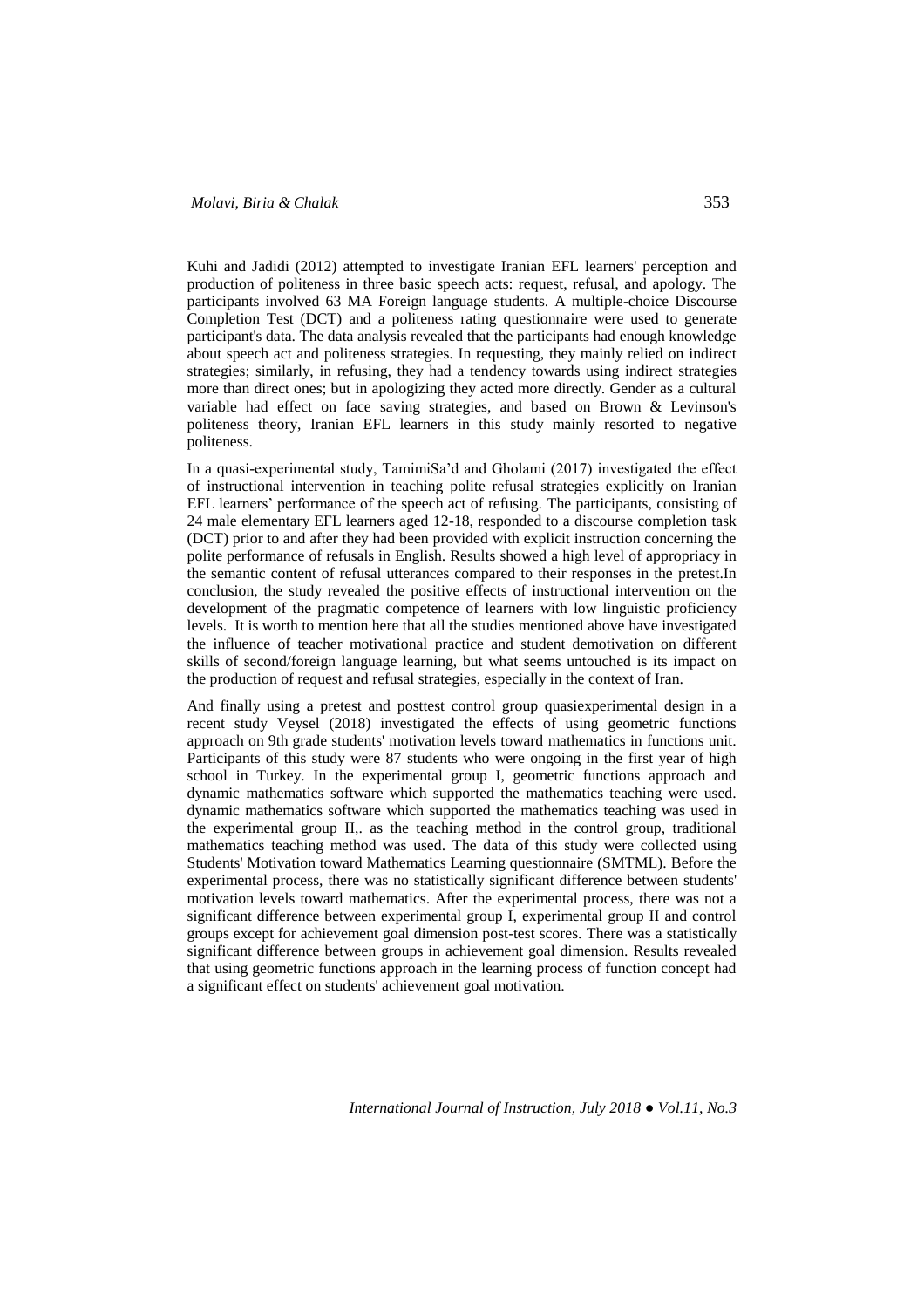### **METHOD**

# **Research Design**

A Hybrid research design consisting of process and product stages was utilized to test the targeted hypotheses because the study involved both parametric and non-parametric data related to teachers' motivational practices , learners' demotivation and students' achievement of L2 request strategies through explicit instruction.

## **Participants**

The study population was supposed to be all Iranian senior high school students in Iranian training and education ministry but as if the area is so vast and it is almost impossible to include all Iranian high school (male and female) students in the study, the target population of the study in hand were all Iranian EFL learners in six districts of Isfahan training and education department.From the population of teachers and students attending various school systems in the city of Isfahan, two different samples were chosen based on a convenient sampling method. The student group comprising 300 male upper intermediate level native Persian high school students from 12 classes in 6 educational districts in Isfahan, whose age level was between 15 and 17, were selected using a general English placement test; namely, Quick Placement Test (hereafter called QPT) in order to make sure that the participants were homogeneous with regard to their English language proficiency. The teacher group was alternatively twelve experienced English teachers who were purposefully selected to teach request and refusal speech acts in the final stage of the study formulated for obtaining an answer to the third research question.

### **Instruments**

Four instruments were used to provide appropriate responses to the research questions: (a) Quick Placement Test (QPT-the original version which is used in this study and its reliability and validity has already been measured by Oxford University Press and University of Cambridge Local Examinations Syndicate) to distinguish the participants language proficiency level, (b) the Motivational Orientation of Language Teaching classroom observation scheme (MOLT) developed by Guilloteaux and D¨ornyei (2008), (c) the Post-Lesson Teacher Evaluation scale, both of which were used to study teacher and student motivational behaviour in class, and (d) the Discourse Completion Task (DCT) which was developed and validated by Jalilifar (2009), translated into Persian to ascertain ease of understanding) for the measurement of the participants' request and refusal speech acts production. Notably, three translation instructors checked the quality of the Persian translation to cope with any probable pitfalls.

A word of caution deams to be mentioned here:The validity of the istruments used in the study was established based on specialists' opinion, while the reliability was measured through pilot testing. The Cronbach's alpha coeficient values for (a) Motivational Orientation of Language Teaching classroom observation scheme (MOLT), and (b) the Discourse Completion Task (DCT) were .76, and .79 respectively. Furthermore the reliability and validity of the QPT had already been stablished by Oxford University Press and University of Cambridge Local Examinations Syndicate- UCLES 2001.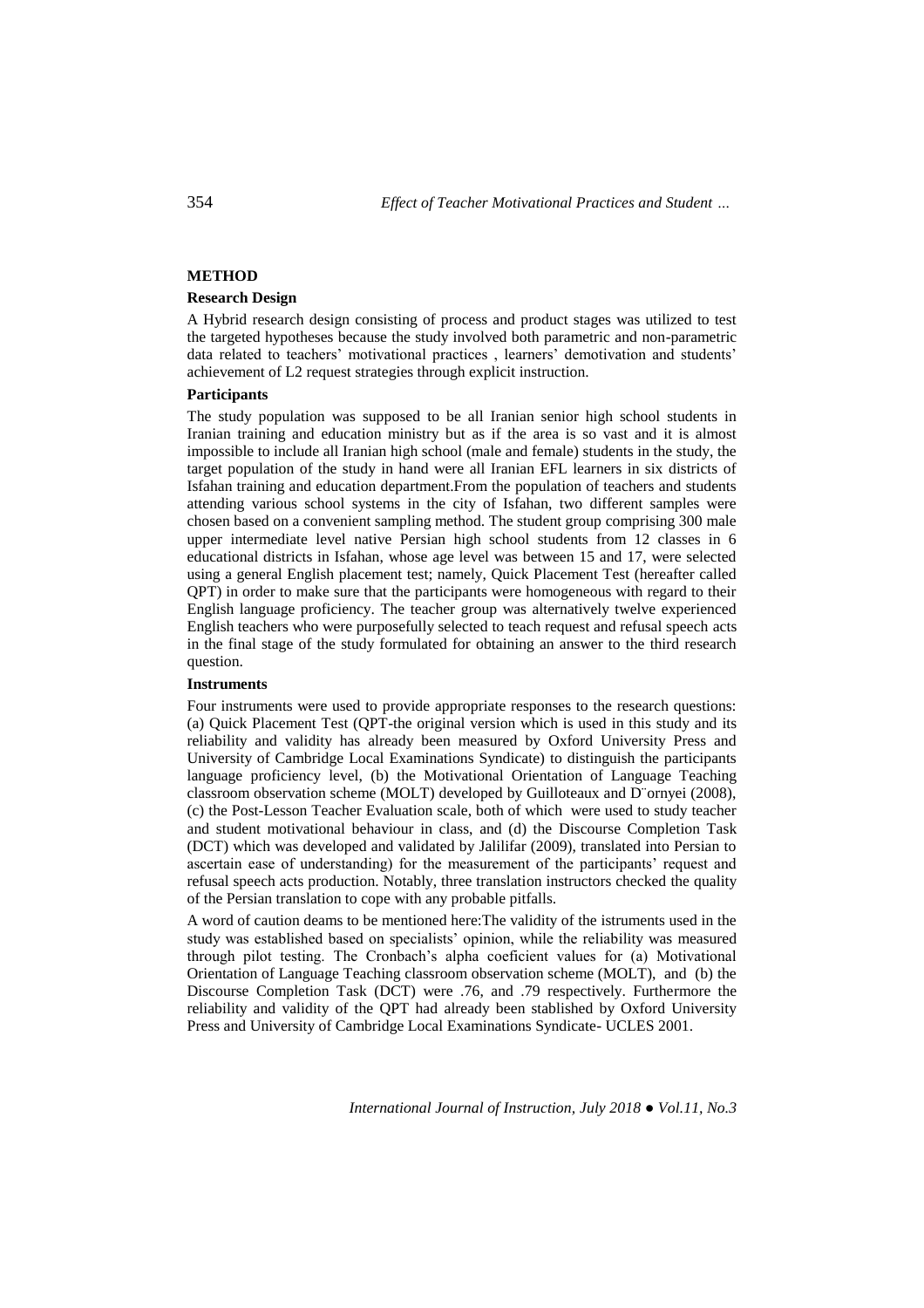## **Procedures**

Teacher Motivational Practice Index used to observe teacher motivational behaviour during class is, in fact, the sum of two different but complementary measures: (a) the observational data based on the minute-by-minute record of the teachers' behaviours during class time obtained through the application of MOLT (which was also used to record student motivational/demotivationalbehavior), and (b) the retrospective evaluation of the teachers' professional qualities, performed right after each observed session by means off utilizing the Post-Lesson Teacher Evaluation scale. The teachers were notified that the study aimed to investigate their students' behaviors during class activities regardless of what the activities were and how they were performed. It was emphasized that teachers' behavior was not the focus of the study and that the researcher was interested in the students' actions. They were assured that they did not need to worry about their teaching quality and main purpose was to observe what they normally do in their classes. The questionnaires were administered at the end of the classes after completing the observation sheets by the researcher. The completion of the questionnaires lasted about 10 minutes and the standard class time was 90 minutes. Finally, the observer completed the Post-Lesson Teacher Evaluation scale right after each teaching session. Concerning the differences between high-motivation and lowmotivation EFL learners in terms of their motivation/demotivation levels and their influence on Iranian EFL Learners production of request and refusal speech acts, the classes were ordered from the highest to the lowest motivation groups based on their level of motivated/demotivated behavior obtained through the Motivational Orientation of Language Teaching classroom observation scheme (MOLT). The top one third (4 classes), the middle one third (4 classes), and the bottom one third (4 classes) groups were distinguished and labeled the high-motivation, moderate-motivation, and lowmotivation groups, respectively. Regarding the measurement of request speech acts production the aforementioned discourse completion task was used. In this process the DCT data was typed up, processed and classified into files based on the DCT combinations. Blum-Kulka, House, and Kasper (1989b) cited in Jalilifar (2009) classify requests into three major levels of directness: direct (Mood derivable, Performative, Hedged performative, Obligation statement, Want statements), conventionally indirect (Suggestory formula, Query preparatories) and non-conventionally indirect (Strong hint, and Mild hint).

Beebe et al. (1990) cited in Phuong (2006) classified refusal strategies as: direct (Performative, Non-performative statement (NO), Non-performative Negative willingness ability), indirect (Statement of regret, Statement of wish, Excuse/reason/explanation, Statement of alternative, Set condition for future or past acceptance, Promise of future acceptance, Statement of principle, Rhetorical question, Threat/statement of negative consequences, Restatement, Unwillingness/insistence, Postponement), and Adjuncts to Refusals (Statement of positive opinion/feeling or agreement, Statement of empathy, Addressing terms). In order to see if the classification was reliable and the specified groups represented truly different motivation groups, an independent samples t-test was run. Then they were non-randomly assigned to three groups of high-motivation, moderate-motivation, and low-motivation groups and after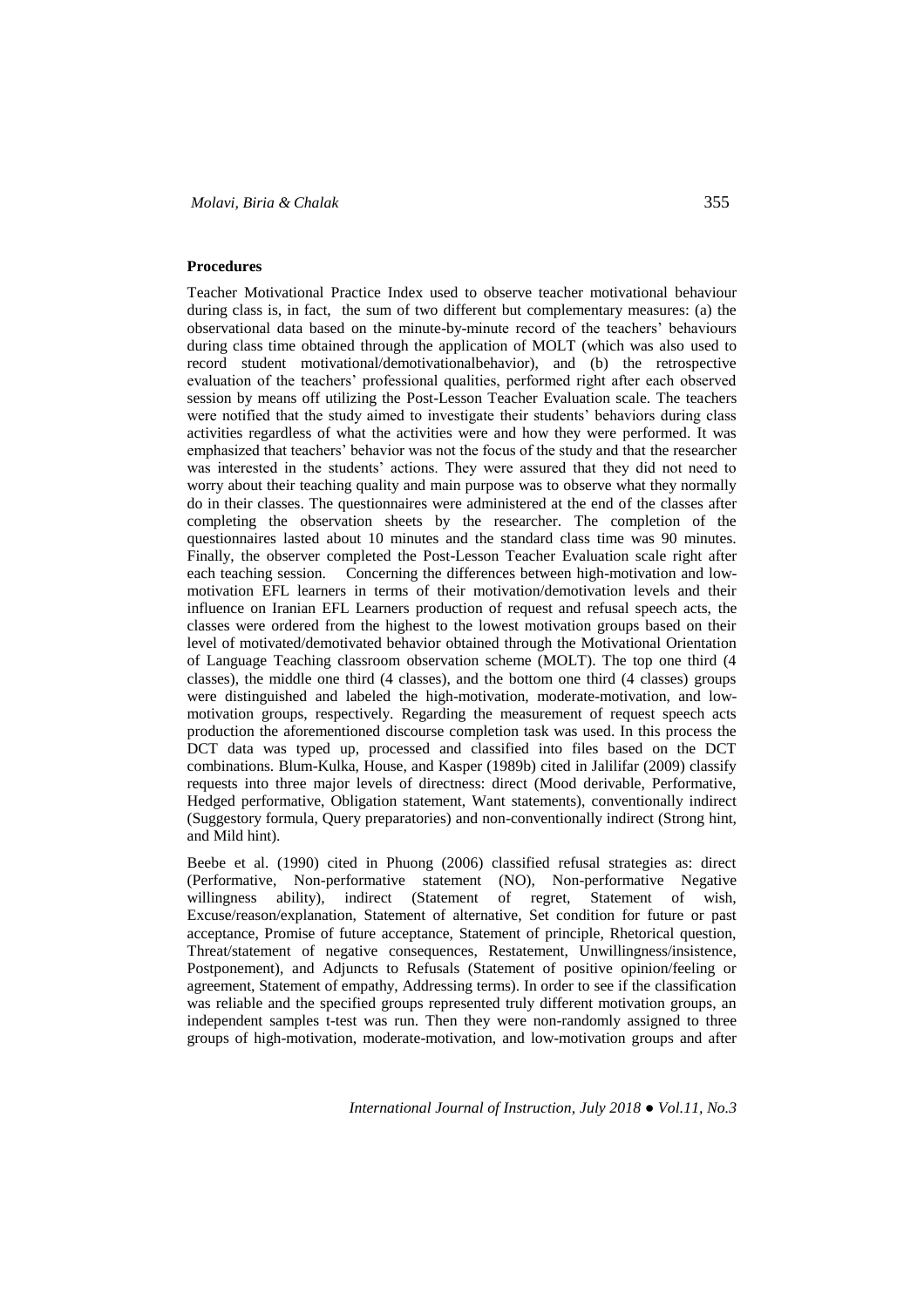running a pre-test speech acts (DCT) questionnaire, during a 10 session teaching period request and refusal speech acts were taught to them. Finally, the same questionnaire was run as the posttest. Pearson correlation was then employed to find the relationship between the (subscales of the) students' demotivation and their production of request and refusal speech acts. The process of data analysis was performed based on framework developed by Blum-Kulka et al. (1989) and Beebe et al. (1990), and Phuong's (2006) particular coding schemes. Finally the same questionnaire was run as the post-test. The results of post - tests are presented in the next section. All the statistical procedures were conducted using the SPSS software version 22.

# **FINDINGS**

# **Findings for Research Question One**

The first research question of the study was: Does teacher motivational practice influence Iranian EFL Learners' production of request speech acts? To answer this research question, the request speech act posttest scores of the students in the high motivation index teachers' (HMIT) classes were compared with those of the students in the low motivation teachers' (LMIT) classes through a one-way ANCOVA, which could control for any possible differences in the pretest scores of the two groups of students and compare their posttest scores. The results of the ANCOVA analysis are presented below:

Table 1

Descriptive Statistics for Comparing the Request Speech Act Posttest Scores of the HMITs and LMIT's Students

| Groups          | Mean | <i>Std.</i> Deviation |     |
|-----------------|------|-----------------------|-----|
| HMITs' Students | 7.13 | ຳາ                    | 146 |
| LMITs' Students | 5.24 |                       | 54  |
| Total           | 6.16 | .43                   | 300 |

Such descriptive statistics as mean and standard deviation are shown for both HMITs and LMITs' students in Table 1. The request speech act posttest mean score of the students in HMITs' classes ( $M = 7.13$ ) was found to be greater than those of students in LMITs' classes  $(M = 5.24)$ . To determine whether this difference was a statistically significant one or not, the researcher had to look down the *Sig* (2-tailed) column in the ANCOVA table below:

Table 2

Results of one-way ANCOVA for comparing the request speech act post-test scores of the HMITs and LMIT's students

| Source                 | Type III Sum of | df  | Mean    | F       | Sig. | Partial Eta |
|------------------------|-----------------|-----|---------|---------|------|-------------|
|                        | Squares         |     | Square  |         |      | Squared     |
| Corrected Model        | 270.47          | 2   | 135.23  | 116.35  | .00  | .43         |
| Intercept              | 1854.44         |     | 1854.44 | 1595.53 | .00  | .84         |
| Pretest                | 2.68            |     | 2.68    | 2.31    | .12  | .008        |
| Groups                 | 264.93          |     | 264.93  | 227.94  | .00  | .43         |
| Error                  | 345.19          | 297 | 1.16    |         |      |             |
| Total                  | 12024.00        | 300 |         |         |      |             |
| <b>Corrected Total</b> | 615.66          | 299 |         |         |      |             |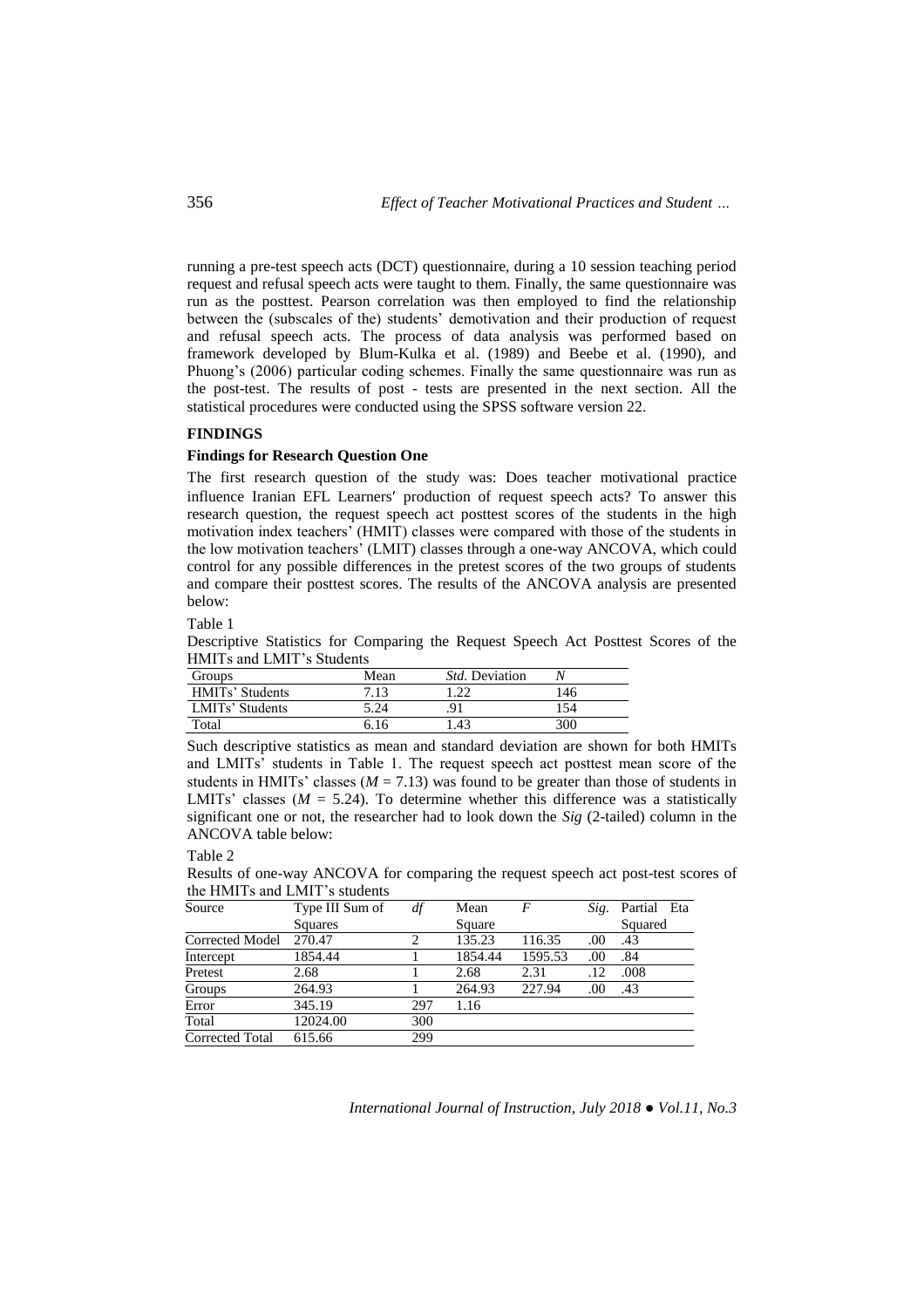In Table 2, if you find Groups in the leftmost column and read across this row, under the *Sig.* column, you can find the *p* value, which should be compared with the pre-set significance level (which is .05). The *p-*value here was smaller than the specified level of significance (.00 $\leq$  .05), indicating that there was a statistically significant difference between the students in HMITs and LMITs' classes with respect to their request speech act posttest scores. Under Partial Eta Squared, the relevant value across the Groups row was .43, which shows that being in either HMITs or LMITs' classes accounted for 43% of the variance in the request speech act posttest scores of the students. Another noteworthy piece of information in Table 4.2 concerns the influence of the covariate (i.e. the pretest scores). If you find the line in the table that corresponds to the covariate (i.e. the Pretest), and read across to the *Sig.* level, you can see that the *p-*value here was .12, which was greater than the significance level, meaning that the covariate was not significant. In fact, it could barely explain around 1% of the variance in the request speech act post-test scores of the participants.

#### **Findings for Research Question Two**

The penultimate research question of the study asked: Does teacher motivational practice influence Iranian EFL Learners' production of refusal speech acts? To answer this research question, the procedure adopted for the preceding research question was adopted again. That is, the refusal speech act posttest scores of the students in the HMITs' classes were compared with those of the students in the LMITs' classes using one-way ANCOVA:

Table 3

Descriptive statistics for comparing the refusal speech act posttest scores of the HMITs and LMIT's students

| Groups          | Mean | <i>Std.</i> Deviation |     |
|-----------------|------|-----------------------|-----|
| HMITs' Students | 7 31 |                       | 146 |
| LMITs' Students | 5.28 | 98                    | 54  |
| Total           |      | $\Delta$ 3            | 300 |

Table 3 shows that the refusal speech act posttest mean score of the students in HMITs' classes (*M* = 7.31) was found to be greater than those of students in LMITs' classes (*M*   $= 5.28$ ). To find out whether this difference was a statistically significant one or not, the researcher had to take a glance down the *Sig* (2-tailed) column in the ANCOVA table below (Table 4):

#### Table 4

Results of one-way ANCOVA for comparing the refusal speech act posttest scores of the HMITs and LMIT's students

| Source          | Type III Sum of Squares | df  | Mean Square $F$ |         | Sig. | Partial Eta Squared |
|-----------------|-------------------------|-----|-----------------|---------|------|---------------------|
| Corrected Model | 309.28                  |     | 154.64          | 149.94  | .00  | .50                 |
| Intercept       | 1815.96                 |     | 1815.96         | 1760.79 | .00  | .85                 |
| Pretest         | .62                     |     | .62             | .61     | .43  | .002                |
| Groups          | 306.98                  |     | 306.98          | 297.65  | .00  | .50                 |
| Error           | 306.30                  | 297 | 1.03            |         |      |                     |
| Total           | 12422.00                | 300 |                 |         |      |                     |
| Corrected Total | 615.58                  | 299 |                 |         |      |                     |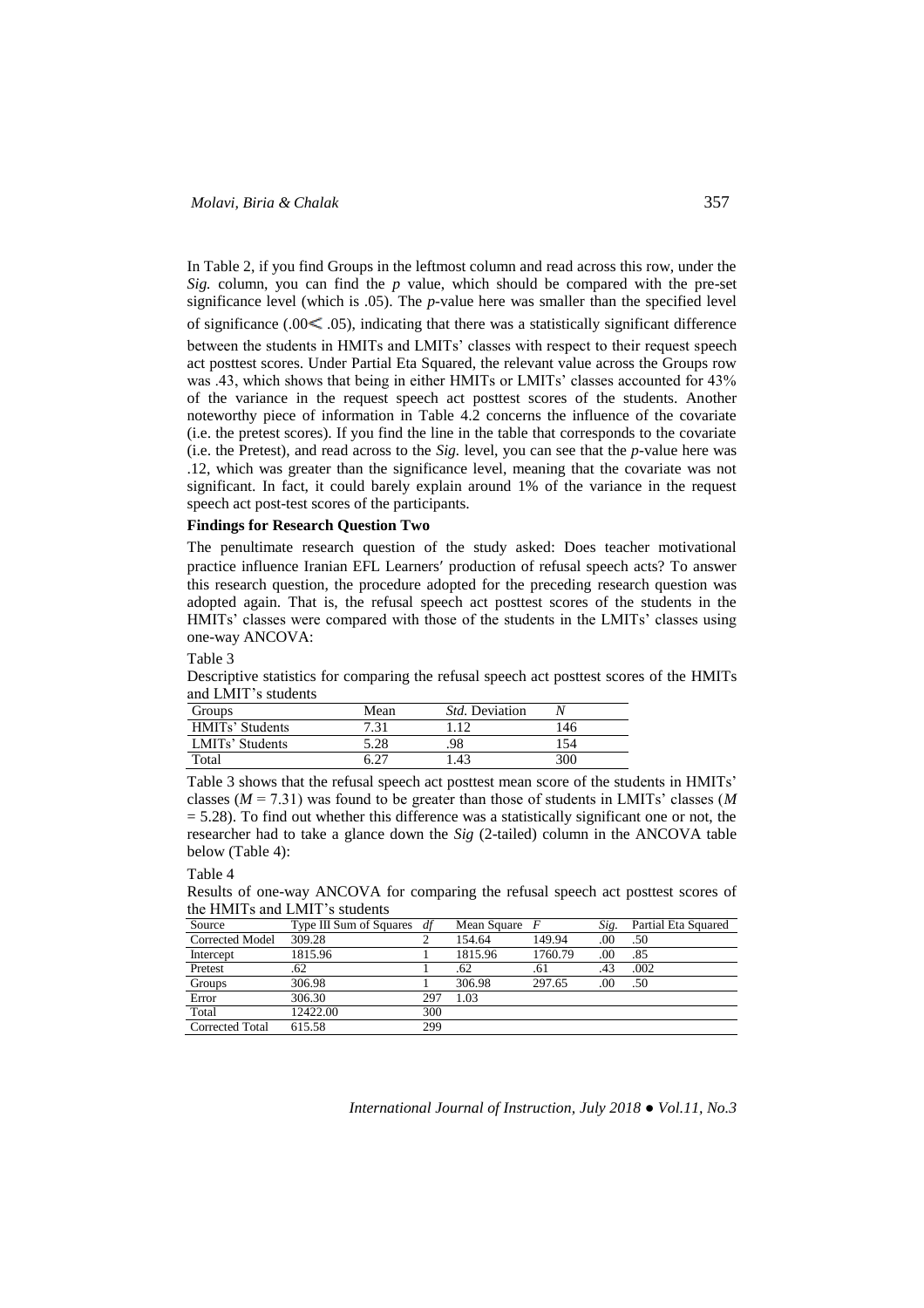The *p* value in front of Groups in Table 4.4 was smaller than the specified level of significance  $(.00<.05)$ , which means that there was a statistically significant difference between the students in HMITs and LMITs' classes concerning their refusal speech act post-test scores. Under Partial Eta Squared, the value across the Groups row was .50, which indicates that being in either HMITs or LMITs' classes accounted for 50% of the variance in the refusal speech act posttest scores of the students. Moreover, the influence of the covariate (i.e. the pre-test scores) was not significant since the *p* -value was found to be .43, which was greater than the significance level.

# **Findings Results for Research Question Three**

Finally, the third research question of the study was: What is the relationship between student demotivation and Iranian EFL learners' production of request and refusal speech acts? To provide an answer to this research question, Pearson correlation was employed to find the relationship between the (subscales of the) students' demotivation and their production of request and refusal speech acts:

Table 5

Results of pearson correlation for the relationship between the subscales of students' demotivation and their production of request and refusal speech acts

|                          |               |                            | Request Speech Act | Refusal Speech Act |
|--------------------------|---------------|----------------------------|--------------------|--------------------|
| ation                    |               | <b>Pearson Correlation</b> | $-.36$             | $-.42$             |
|                          | Alertness     | $Sig.$ (2-tailed)          | .00                | .00                |
|                          |               |                            | 300                | 300                |
| Demoti                   |               | <b>Pearson Correlation</b> | $-.41$             | $-.38$             |
| eha<br>₾<br>ents<br>Stud | Volunteering  | Sig. (2-tailed)            | .000               | .00                |
|                          |               |                            | 300                | 300                |
|                          | Participation | <b>Pearson Correlation</b> | $-.59$             | $-.61$             |
|                          |               | Sig. (2-tailed)            | .00                | .00                |
|                          |               |                            | 300                | 300                |

Table 5 shows that the relationships between all the subscales of the students' demotivation (i.e., lack of alertness, volunteering, and participation) and their production of request and refusal speech acts were negative relationships. In fact, the relationships between (lack of) alertness and request/refusal speech acts were weak, negative, and significant. In addition, the relationships between (lack of) participation and request/refusal speech acts were moderate, negative, and significant. Pearson correlation analysis was employed again to find the relationship between the composite variable of students' demotivation and their production of request and refusal speech acts, the results of which are presented in Table 6:

#### Table 6

Results of pearson correlation for the relationship between students' demotivation and their production of request and refusal speech acts

|                 |                        | <b>Request Speech Act</b> | Refusal Speech Act |
|-----------------|------------------------|---------------------------|--------------------|
| Students'       | Pearson Correlation    | -46                       | $-47$              |
| Demotivation    | <i>Sig.</i> (2-tailed) | .00                       | .00                |
| <b>Behavior</b> |                        | 300                       | 300                |

Table 4.6 shows that the relationships between students' demotivation and their production of request and refusal speech acts were weak negative relationships (i.e., *r =*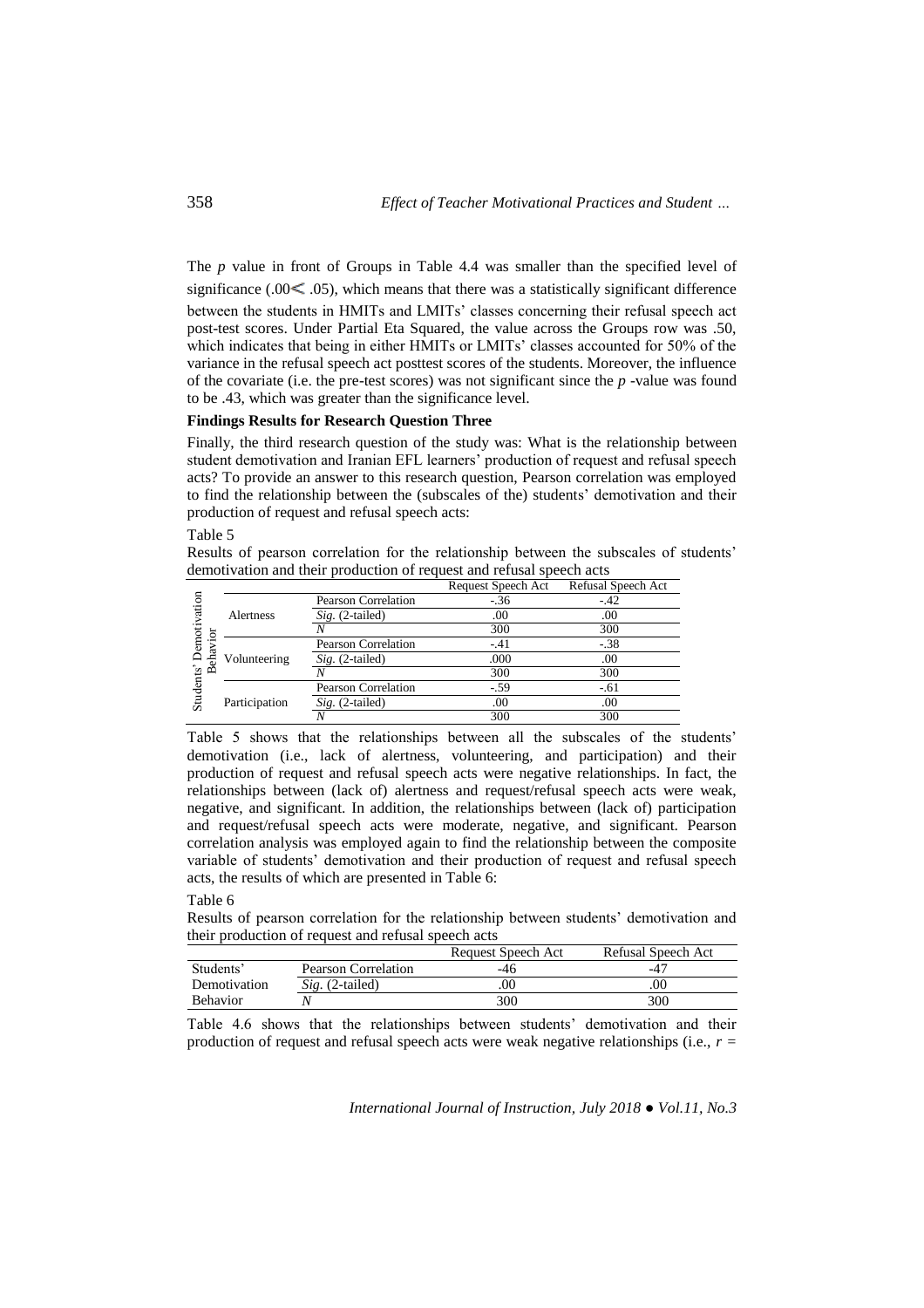$-46$  and  $r = -47$  respectively). On the face of being weak correlations, both of these two negative relationships were statistically significant ( $p = .00$ ). The conclusion thus could be that lower levels of demotivation are associated with higher abilities in the production of the speech acts of request and refusal and vice versa.

### **DISCUSSION**

This study was in fact an attempt to shed light on the point whether teacher motivational practice and student demotivation could bear any influence on the request and refusal speech acts production of Iranian EFL students or not. Rose (2000) held that studying pragmatic development requires cross-sectional studies with participants at various stages of development. Accordingly, the present study was designed as a cross-sectional research which involved language learners at upper intermediate level. The results of data analysis for the first research and second questions showed that that the students who were in high-motivation-index teachers' classes had developed a sharper sense of recognizing the speech act of requests and refusals which means teacher motivational practice does influence Iranian EFL Learners' production of request and refusal speech acts. This conclusion is in line with Teven and McCroskey, (1997) and Frymier and Houser, (2000) which believe that a good interpersonal relationship between the teacher and the learners poses direct and indirect influences on learning processes on the bases that affective learning is shaped by learners' behavior toward the teachers' impact on learners' cognitive orientations (Ellis, 2000). In the same direction of belief, MacIntyre, (1999) and Young, (1999) believe that a supportive classroom climate also helps to encourage students to learn a language when they feel they are protected. In the same vein,OKO (2014) also examined the impact of teacher motivation on academic performance of students. It proceeded by defining teacher motivation as a general term applying to the entire class of drives, desires, needs, wishes and similar forces initiated for teachers, in order to induce students to act in desirable academically productive manner. And finally,it could be claimed that lower levels of demotivation are associated with higher abilities in the production of the speech acts of request and refusal and vice versa which is in line with Hu (2011) who aimed at investigating the relationship between technological institute EFL students' past demotivating factors and their English language proficiency.

### **CONCLUSION**

As it was illuminated, the findings of the study revealed that, there is statistically significant difference between the students in HMITs and LMITs' classes with respect to their request speech act posttest scores. Based on the results obtained through the statistical analysis on the collected data for the second research question, it can be safely claimed that there is a statistically significant difference between the students in HMITs and LMITs' classes concerning their refusal speech act posttest scores. Finally it was seen that student demotivation is a detrimental factor in the abilities of the production of the speech acts of request and refusal. So it seems a must for the EFL curriculum developers at ministry of education and training, Isfahan, Iran to think about remedies for improving motivation among their EFL teachers for persuading their students to: realize the importance of English, recognize English as an international language ,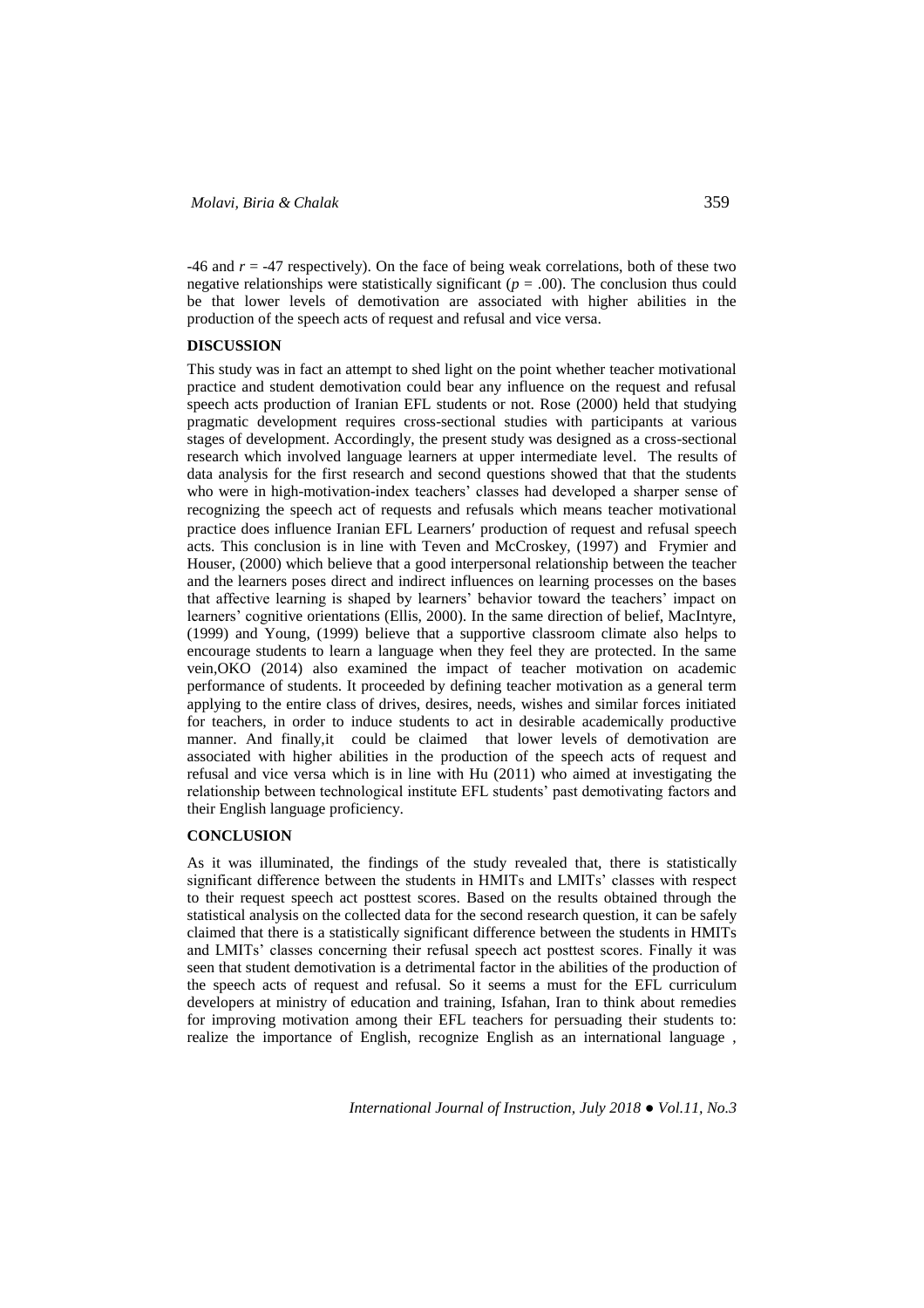recognize English as a fundamental skill of educated people, find English as an easy language, make EFL them more interested and excited, and they themselves focus on communicative activities, provide more practical and real opportunities to use English in a class and so on. For further research, it is recommended to find the the relationship between teacher motivational practice and EFL learners' motivation/demotivation in other language learning areas. Other researchers also can observe EFL learners' speech acts production in relation to variables such as aptitudes, and learning strategies. Finally, the researchers hope this study can contribute to the other similar studies which deal with second language acquisition and learning. Furthermore Iranian educational system may use the results of this study to improve the language proficiency and speech acts production ability of Iranian high school students which in turn results in foreign language learning improvement.

# **REFERENCES**

Alemi, M. & Khanlarzadeh, N. (2017). Native and Non-Native Teachers Pragmatic Criteria for Rating Request Speech Acts: The Case of American and Iranian EFL Teachers. *Applied Research on English Language* V. 6 N. 1 2017 pp: 67-84 http://uijs.ui.ac.ir/are

Austin, J. (1975). *How to Do Things with Words.2nd edn*. Oxford: Oxford University Press. 1st edn. 1962.

Beebe, L. M.; Takahashi, T.&Uliss-Weltz, R. (1990).Pragmatic transfer in ESL refusals. In R. Scarcella, E. S.Andersen, & S. D.Krashen (Eds.),*Developing communicative competence in second language* (pp. 55–73). New York: NewburyHouse.

Blum-Kulka, S.; House, J. & Kasper, G. (1989).Investigating cross-cultural pragmatics: An introductory overview. In S. Blum-Kulka, J. House, & G. Kasper (Eds.), *Cross-cultural pragmatics: Requests and apologies.* (pp. 1-34). Norwood, NJ: Ablex.

Bronfenbrenner, U. (1993). The ecology of cognitive development: Research models and fugitive findings. In R. H. Wozniak & K. W. Fisher (Eds.), Development in context: *Acting and thinking in specific environments* (pp. 3-44.). Hillsdale, NJ: Lawrence Erlbaum

Brown, D. H. (2000). Teaching by Principles: *An Interactive Approach to Language Pedagogy* (4th Ed.). USA: Longman.

Deveci, T. &Hmida, I. (2017).The request speech act in emails by Arab university students in the UAE.*Journal of Language and Linguistic Studies,* 13(1), 194-214; 2017

Dörnyei, Z. & Scott, M.L. (1997). Review Article Communication Strategies in a Second Language: Definitions and Taxonomies. *Language Learning*. 47(1), 173-210.

ElahiShirvan, M. &Taherian, T. (2016) *Dynamic emergent patterns of L2 willingness to communicate within the ecology of the classroom*.Konin Language Studies.Faculty of Philology, State University of Applied Sciences in Konin, Poland KSJ 4 (4). 2016. 415-438 [http://ksj.pwsz.konin.edu.pl](http://ksj.pwsz.konin.edu.pl/)

Ellis, K. (2000). Perceived teacher confirmation.*Human Communication Research*, 26, 264- 292.

Eslami-Rasekh, Z. (2005). Raising the pragmatic awareness of language learners.*ELT Journal, 59*, 199-208.

Frymier, A. & Houser, M. (2000).The teacher‐student relationship as an interpersonal relationship.*Communication Education*, 49(3), 207-219. doi:10.1080/03634520009379209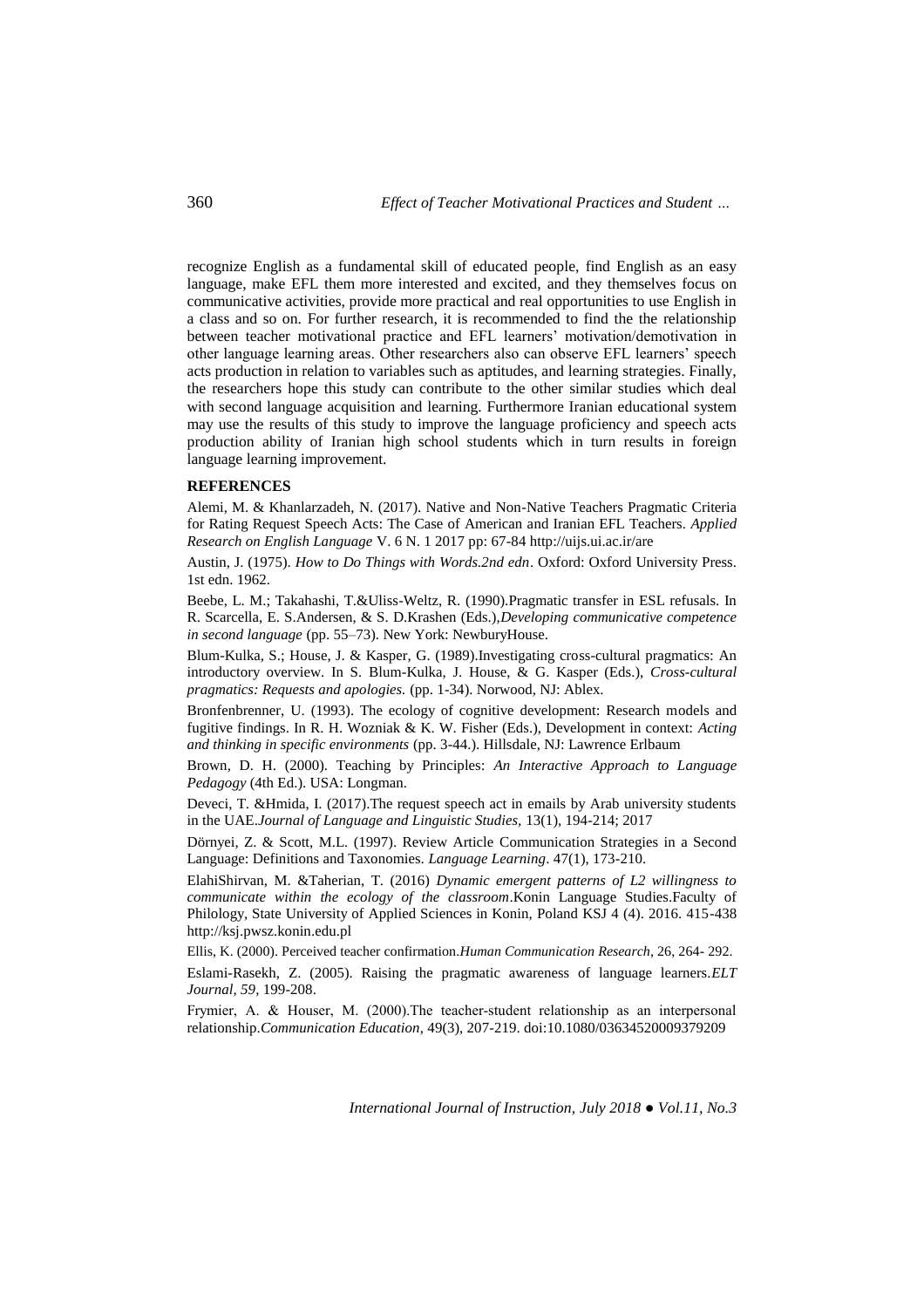Guilloteaux, M. J. &Dörnyei, Z. (2008). Motivating Language Learners: A Classroom Oriented Investigation of the Effects of Motivational Strategies on Student Motivation, *TESOL Quarterly*, 42(1), 55-77.

Hassani, R.; Mardani, M., & Hossein, H. (2011). A Comparative Study of Refusals: Gender Distinction and Social Status in Focus. *The International Journal - Language Society and Culture* (32), 37-46.

Hein, V. (2012). The Effect of Teacher Behavior on Students Motivation and Learning Outcomes: A Review**.***ActaKinsiologiaeUniversitatis,* 2012, Vol. 18, pp.9-19

Hu, R. J. S. (2011). The Relationship between Demotivation and EFL Learners' English Language Proficiency.*English Language Teaching*, 4(4): 88-96.

Jalilifar, A. R. (2009). Thematic development in English and translated academic texts. *Journal of Language and Translation,* 10(1), 81-111.

Kakar, S. & Pathan,Z. (2017) . Exploring the Motivational Strategies Practiced by Pakistani EFL Teachers to Motivate Students in Learning English Language. *International Journal of English Linguistics;* Vol. 7, No. 2; 2017 ISSN 1923-869X E-ISSN 1923-8703 Published by Canadian Center of Science and Education

Koike, D. A. (1989). Pragmatic competence and adult L2 acquisition: Speech acts in interlanguage. *The Modern Language Journal*, 73(3), 279-289.

Kuhi, D. & Jadidi, M. (2012). A study of Iranian EFL learners' understanding and production of politeness in three speech acts Request, refusal, and apology. *Theory and Practice in Language Studies,* 2(12), 2624-2633.

Leech, G. (1983). *Principles of Pragmatics* [M]. London: Longman.

Li, C. & Zhou, T. (2017).An Exploratory Study on the Relationship between Demotivation and Academic Fields among Chinese EFL Learners.*Arab World English Journal* (AWEJ) Volume.8 Number.1 March 2017. DOI: https://dx.doi.org/10.24093/awej/vol8no1.4

Likert, R. (1932). A Technique for the Measurement of Attitudes.Archives of psychology, 22(140), 1-55.Lipsky, G. A. (1959). Saudi Arabia: Its People, Its Society, Its Culture. New Haven. Conn.: HRAF Press.

MacIntyre, P. D. (1999). Language anxiety: A review of the research for language teachers. In G. J. Young (Ed.), *Affect in Foreign language and second language learning*. Boston: McGraw-Hill. 24-45.

Mahmud, M. (2017).Communicative Styles of English Students at the State University of Makassar. Journal of Language Studies Volume 17(1), February 2017 <http://doi.org/10.17576/gema-2017-1701-13>

MashhadiHeidar, D.; Pahlavan , M. &Kavian, M. (2017)Sociological Study of Motivation and its Effect on Iranian Teachers' Learning English. *Journal of Social Studies of Youth*. ISSN: 2476-5198, SSYJ 2017, 7 (24), 49-60

Mehrpour, S.; Ahmadi, M. &SabourianZadeh, N. (2016)*.*Cross-linguistic Comparison of Refusal Speech Act: Evidence from Trilingual EFL Learners in English, Farsi, and Kurdish. *Iranian Journal of Applied Language Studies,* Vol 8, No 2, 2016

Melekoglu, M. A., & Wilkerson, K.L. (2013). Motivation to read: How does it change for struggling readers with and without disabilities?.*International Journal of Instruction, 6*(1), 77-88